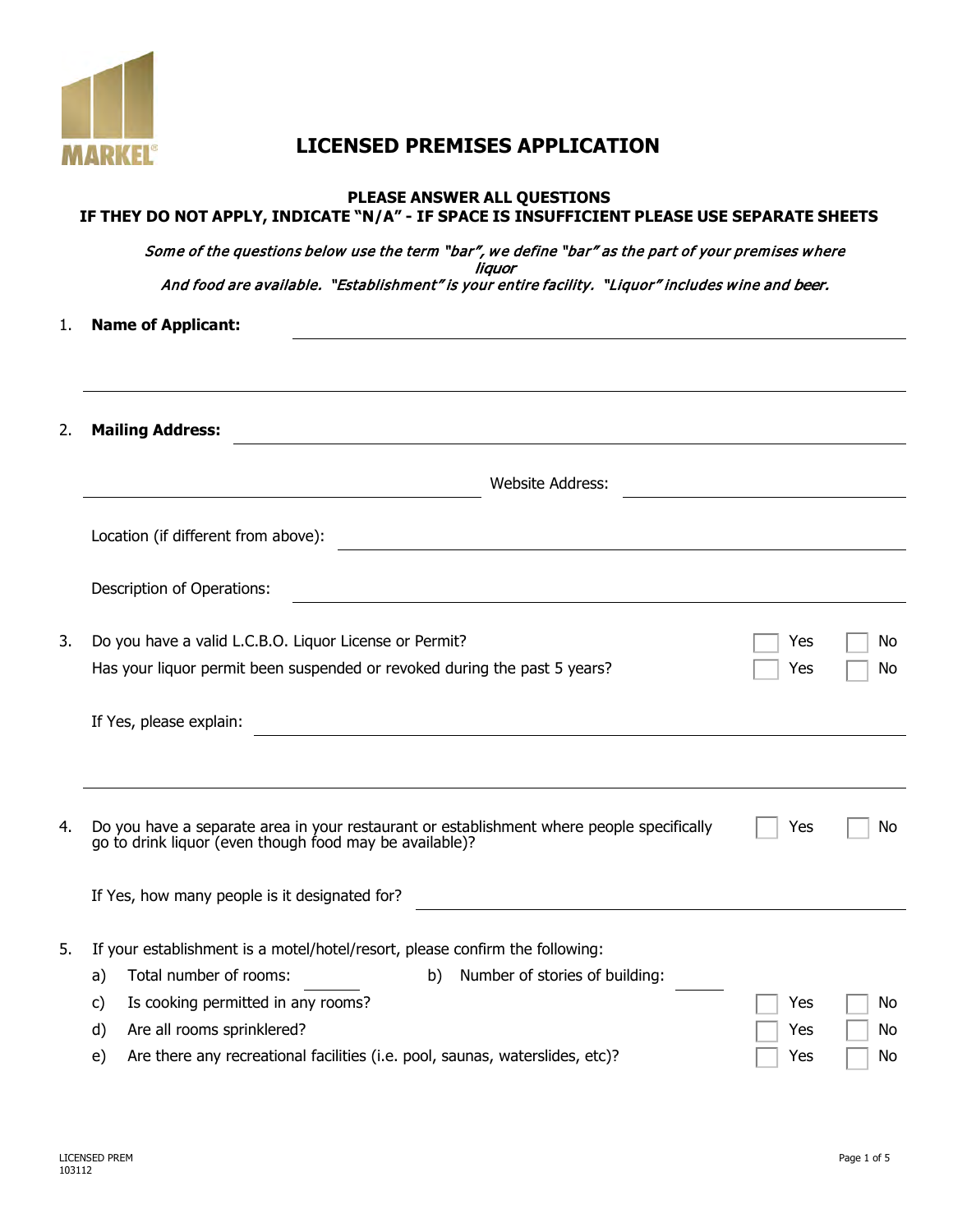|    | f)                         | Are facilities properly secured to prevent unauthorized access at all times?                                                                                                                                                                                                                                                                          | Yes                             | No                         |
|----|----------------------------|-------------------------------------------------------------------------------------------------------------------------------------------------------------------------------------------------------------------------------------------------------------------------------------------------------------------------------------------------------|---------------------------------|----------------------------|
|    |                            | Describe:                                                                                                                                                                                                                                                                                                                                             |                                 |                            |
|    |                            | Also, if a pool or waterslide, describe safety procedures:                                                                                                                                                                                                                                                                                            |                                 |                            |
|    |                            | Are lifeguards or attendants always present?                                                                                                                                                                                                                                                                                                          | Yes                             | Νo                         |
|    |                            | If No, please explain:                                                                                                                                                                                                                                                                                                                                |                                 |                            |
|    | g)<br>h)<br>i)             | How many cars can your parking lot hold?<br>How many stairs lead to ground level from your "bar"?<br>How many exits are made available to patrons?                                                                                                                                                                                                    |                                 |                            |
| 6. | a)<br>b)<br>c)<br>d)<br>e) | Do you provide and post in a visible place, instructions to staff on how to handle:<br>impaired patrons who arrive at your establishment?<br>patrons who have become visibly impaired at your establishment?<br>patrons who fight?<br>patrons who become disruptive and abusive?<br>patrons who are obviously impaired who leave your premises alone? | Yes<br>Yes<br>Yes<br>Yes<br>Yes | No<br>No<br>No<br>No<br>No |
| 7. |                            | What percentage of your liquor serving personnel have taken a server training course?                                                                                                                                                                                                                                                                 |                                 | $\%$                       |
|    |                            | Are your new employees required by you to take a server training course?                                                                                                                                                                                                                                                                              | Yes                             | No                         |
|    | take it?                   | If your employees have not taken a server training course, have you scheduled them to                                                                                                                                                                                                                                                                 | Yes                             | No                         |
| 8. |                            | Do you rent out your premises to special functions?<br>If yes, please attach a copy of the contract form for rental of<br>your premises by others.                                                                                                                                                                                                    | Yes                             | No                         |
|    |                            | Describe what type of functions:                                                                                                                                                                                                                                                                                                                      |                                 |                            |
|    |                            | Do you provide the service of any of your liquor serving staff for these functions?                                                                                                                                                                                                                                                                   | Yes                             | No                         |
|    |                            | If Yes, percentage:<br>$\%$<br>Describe what type of functions:                                                                                                                                                                                                                                                                                       |                                 |                            |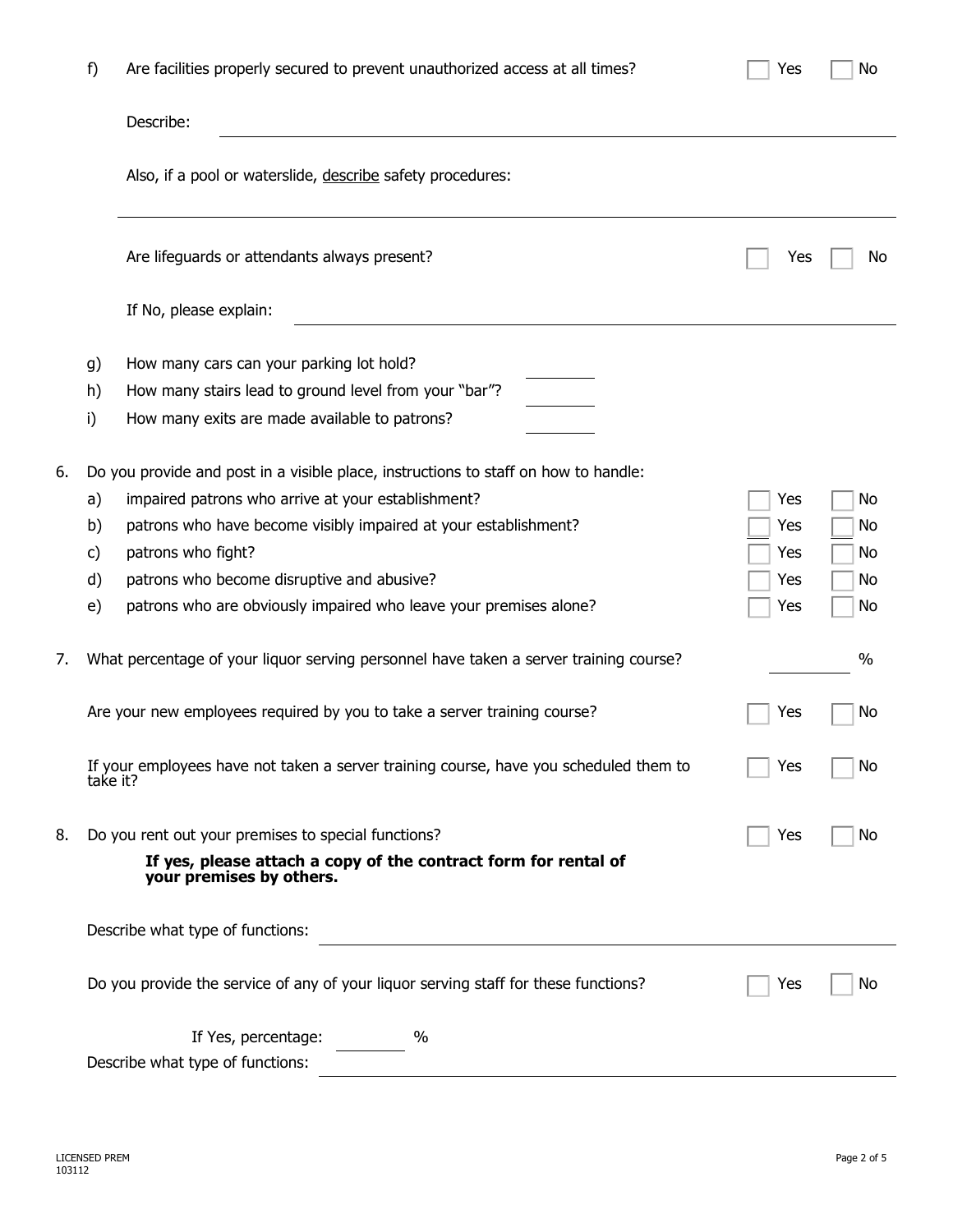| 9.  |    | Recreational or entertainment facilities provided:                                                  |            |                      |            |          |
|-----|----|-----------------------------------------------------------------------------------------------------|------------|----------------------|------------|----------|
|     |    | Comedy                                                                                              |            |                      | Yes        | No       |
|     |    | Dance Floor                                                                                         |            |                      | Yes        | No       |
|     |    | Live Band                                                                                           |            |                      | Yes        | No       |
|     |    | Exotic dancer                                                                                       |            |                      | Yes        | No       |
|     |    | Private rooms                                                                                       |            |                      | Yes        | No       |
|     |    | Darts                                                                                               |            |                      | Yes        | No       |
|     |    | Other (please specify)                                                                              |            |                      | Yes        | No       |
|     |    |                                                                                                     |            |                      | Yes        | No       |
| 10. |    | Do you employ door control?                                                                         |            |                      | Yes        | No       |
|     |    | Do you have a cover charge?                                                                         |            |                      | Yes        |          |
|     |    |                                                                                                     |            |                      |            | No       |
|     |    | Do you sponsor any sports teams?                                                                    |            |                      | Yes        | No       |
|     |    | Do you employee security "bouncers"?                                                                |            |                      | Yes        | No       |
| 11. |    | Is there always a manager or assistant manager on duty in addition to servers?<br>If Yes, describe: |            |                      | Yes        | No       |
|     |    |                                                                                                     |            |                      |            |          |
|     |    | Do you have a stand up bar?                                                                         |            |                      | Yes<br>Yes | No<br>No |
|     |    | Do you have an outdoor patio?                                                                       |            |                      |            |          |
|     |    | Do you sell beer in jugs?                                                                           |            |                      | Yes        | No       |
|     |    | Do you sell low (i.e. 2.5% alcohol) products?                                                       |            |                      | Yes        | No       |
|     |    | Do you have a training program for staff?                                                           |            |                      | Yes        | No       |
| 12. |    | Approximately, what percentage of your "Bar" clients, when leaving your establishment:              |            |                      |            |          |
|     | a) | Drive away in their own vehicle with others?                                                        | $\%$<br>b) | Take public transit? |            | $\%$     |
|     | c) | Take a taxi?                                                                                        | $\%$<br>d) | Walk?                |            | $\%$     |
| 13. |    | Is a taxi service available to your establishment?                                                  |            |                      | Yes        | No       |
|     |    | Will your staff call taxis for patrons?                                                             |            |                      | Yes        | No       |
|     |    | Is a taxi phone number and phone readily visible at the main exit?                                  |            |                      | Yes        | No       |
|     |    | Is public transit available to your establishment?                                                  |            |                      | Yes        | No       |
| 14. |    | Are you willing to engage in other loss prevention action to be suggested by us?                    |            |                      | Yes        | No       |
| 15. |    | Does applicant presently carry insurance?                                                           |            |                      | Yes        | No       |
|     |    | If Yes, who is present<br>insurer?:                                                                 |            | Premium:             | Limit:     |          |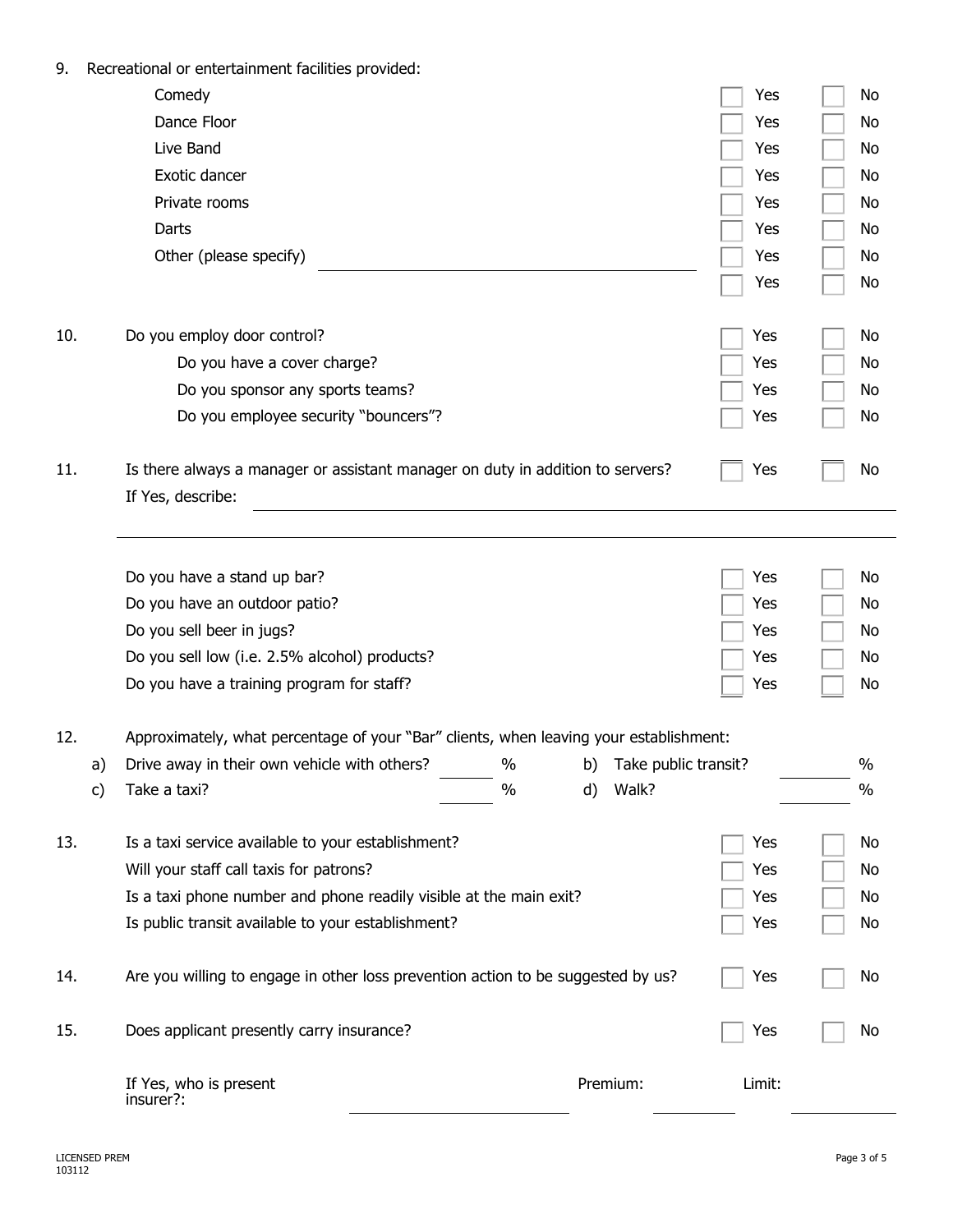| Is the present insurance Claims Made?                | Yes | No | If Yes, state retro date: |     |    |
|------------------------------------------------------|-----|----|---------------------------|-----|----|
| Are they willing to renew?                           | Yes | No |                           |     |    |
|                                                      |     |    |                           |     |    |
| If no, please explain:                               |     |    |                           |     |    |
|                                                      |     |    |                           |     |    |
| Does the policy cover all operations of the Insured? |     |    |                           | Yes | No |
|                                                      |     |    |                           |     |    |
| If no, please explain:                               |     |    |                           |     |    |

Include total costs from ground up for each claim, including defense costs and deductible. Include loss experience of companies which have been taken over or merged with your company.

|                   |                                                                                  |                                                         |                |      | <b>AMOUNT</b>   |                   |               |
|-------------------|----------------------------------------------------------------------------------|---------------------------------------------------------|----------------|------|-----------------|-------------------|---------------|
| Date of           | <b>Describe Occurrence</b>                                                       |                                                         | <b>Reserve</b> | Paid | <b>Expenses</b> | <b>Deductible</b> | <b>Status</b> |
| <b>Occurrence</b> | <b>And Injury or Damage</b>                                                      |                                                         |                |      |                 |                   |               |
|                   |                                                                                  |                                                         |                |      |                 |                   |               |
|                   |                                                                                  |                                                         |                |      |                 |                   |               |
|                   |                                                                                  |                                                         |                |      |                 |                   |               |
|                   |                                                                                  |                                                         |                |      |                 |                   |               |
|                   | Are you aware of any other incidents which may result in claims against you?     |                                                         |                |      |                 | Yes               | No            |
|                   | If Yes, give details:                                                            |                                                         |                |      |                 |                   |               |
|                   | <b>Non-Owned Automobile</b>                                                      |                                                         |                |      |                 |                   |               |
|                   | Number of employees using their cars on company business: Regularly Cocasionally |                                                         |                |      |                 |                   |               |
|                   |                                                                                  |                                                         |                |      |                 |                   |               |
|                   | Estimated annual cost of:                                                        |                                                         |                |      |                 |                   |               |
| hired cars        |                                                                                  | cars operated under contract                            |                |      |                 |                   |               |
|                   |                                                                                  |                                                         |                |      |                 |                   |               |
|                   | <b>Accident Prevention and First Aid</b>                                         |                                                         |                |      |                 |                   |               |
| First Aid Post:   |                                                                                  |                                                         |                |      |                 |                   |               |
|                   | Doctors: Full Time: Part Time: Nurses: Full Time: Part Time:                     |                                                         |                |      |                 |                   |               |
| systems:          | Fire alarm $-$ other warning                                                     |                                                         |                |      |                 |                   |               |
|                   | Is there a security officer or are there loss prevention engineers employed?     |                                                         |                |      |                 | Yes               | <b>No</b>     |
|                   | Please indicate limit(s) of liability required:                                  |                                                         |                |      |                 |                   |               |
|                   |                                                                                  | NOTE OUR POLICY CONTAINS A FORCEFUL EJECTION SUB-LIMIT. |                |      |                 |                   |               |